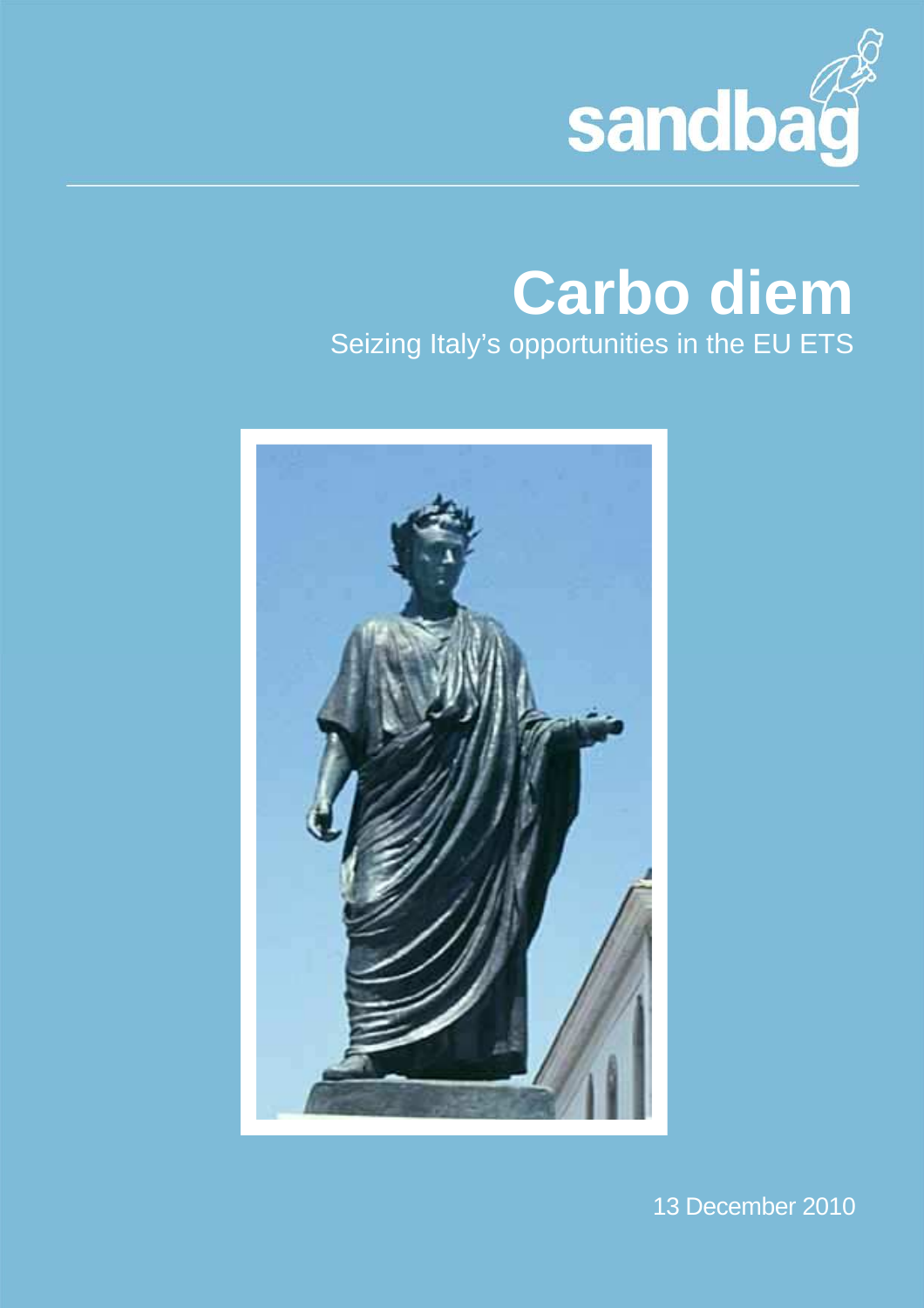## **About Sandbag**

Sandbag is a UK based not-for-profit campaigning organisation dedicated to achieving real action to tackle climate change and focused on the issue of emissions trading. Our view is that if emissions trading can be implemented correctly, it has the potential to help deliver the deep cuts in carbon emissions the world so badly needs to prevent the worst impacts of climate change

Through producing rigorous but accessible analysis, we aim to make emissions trading more transparent and understandable to a wider audience than those already involved in the market. In particular, we hope to shed light on the challenges the EU ETS faces in becoming a truly effective scheme for cutting emissions and to advocate the solutions that can help it to work better.

**We would very much welcome hearing the views of others on this subject. To find out more and to join the debate, visit us at sandbag.org.uk.** 

**Author:** Damien Morris

**Researchers:** Anita Alfonsi and Andrea Putaturo

**Cover image:** Statue of Horace (Quintus Horatius Flaccus), Venusia, Italy

**Italian version also available**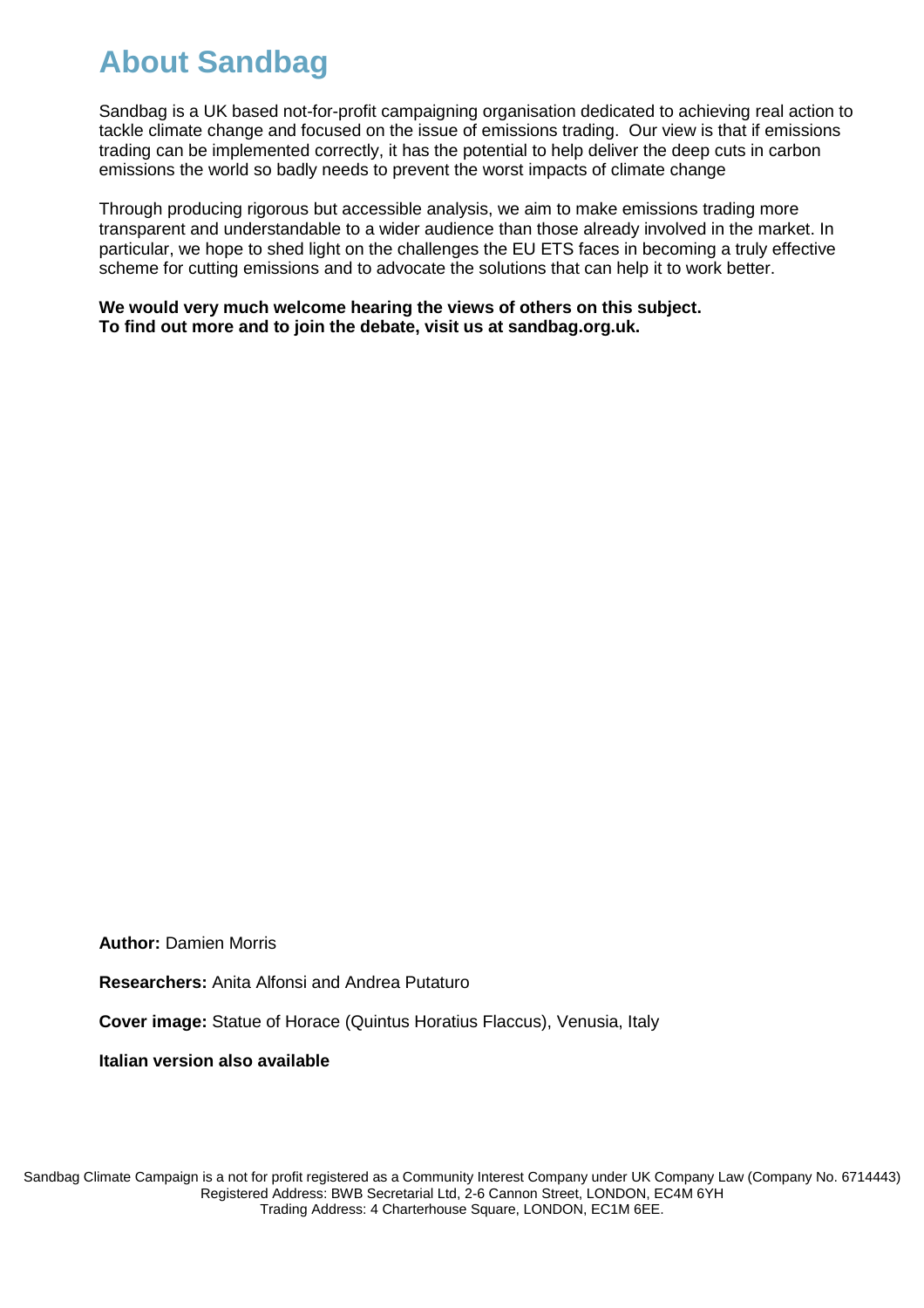## **Contents**

| <b>Executive Summary</b>                | 3  |
|-----------------------------------------|----|
| Introduction                            | 5  |
| Italy under Kyoto                       | 6  |
| Italy under the EU ETS                  | 8  |
| Italy's 2020 commitments                | 15 |
| Conclusion                              | 17 |
| Appendix: Key Italian Energy Indicators | 18 |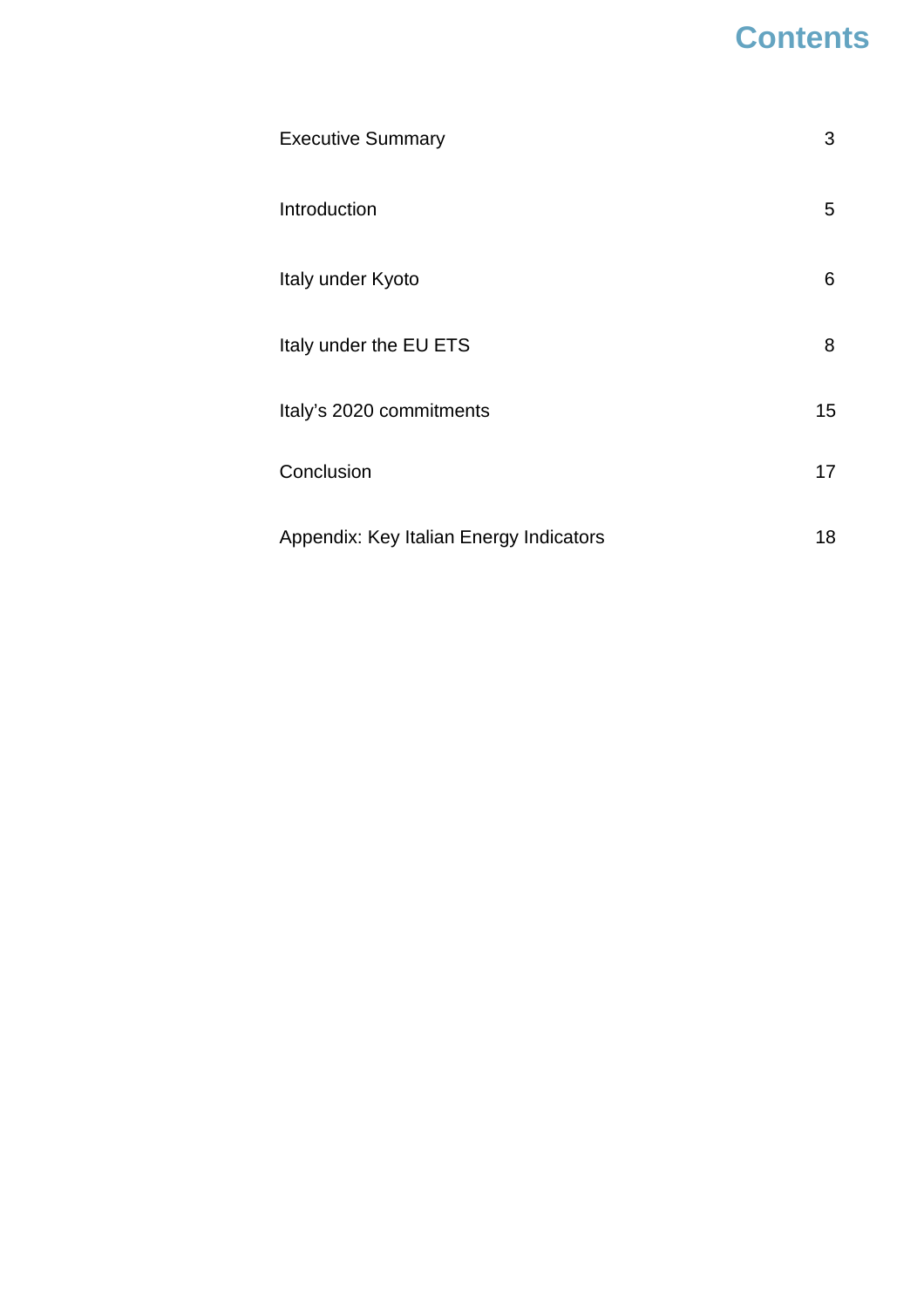To date Italy has perceived its obligations under both the Kyoto Protocol and the EU Emissions Trading System purely as a punitive cost to be shouldered rather than an opportunity for development. Not only has this made Italy nervous of European efforts to increase climate ambition, it has become a self-fulfilling prophecy: to meet its Kyoto targets Italy stands to spend billions of Euros on emission reductions overseas that would have been better spent improving Italy's energy infrastructure and security. Without a change in strategy Italy stands to haemorrhage additional billions meeting its European climate commitments through to 2020.

### **Italy's wasteful Kyoto strategy**

If it is to avoid missing its Kyoto targets for 2008-2012, Italy will need to purchase some 181Mt of Kyoto credits, which could cost the government as much as €1.8 billion<sup>1</sup>. Perversely, over the same period, the Italian government will award 166Mt of superfluous permits to select installations in the EU ETS.

**Had Italy shouldered greater effort in its traded sector by adopting a National Allocation Plan without 166Mt superfluous permits, it would only need to buy 15Mt of Kyoto credits, avoiding €1.7 billion in unnecessary costs.** 

### **Overallocation in the EU ETS**

So far in this trading period, Italian installations have been given 9.4 million permits more than were required to cover their emissions. This overall figure consists of a 75.8Mt surplus accruing to some installations concealed by a shortfall of 66.4Mt to others (see below).

Over the course of Phase 2 (2008-2012) we project Italy to be short

40.3Mt (against 1,048Mt of total traded emissions) with the concealed surpluses growing to 166Mt as described above.

#### **Poor allocation decisions compounded by the effects of recession mean that the Italian government stands to give away 166Mt of carbon assets worth €2.5 billion to installations that do not need them.<sup>2</sup>**



 $\overline{a}$  $^1$  Based on current AAU prices of  $\in$ 10



<sup>&</sup>lt;sup>2</sup> Based on current EUA prices of €15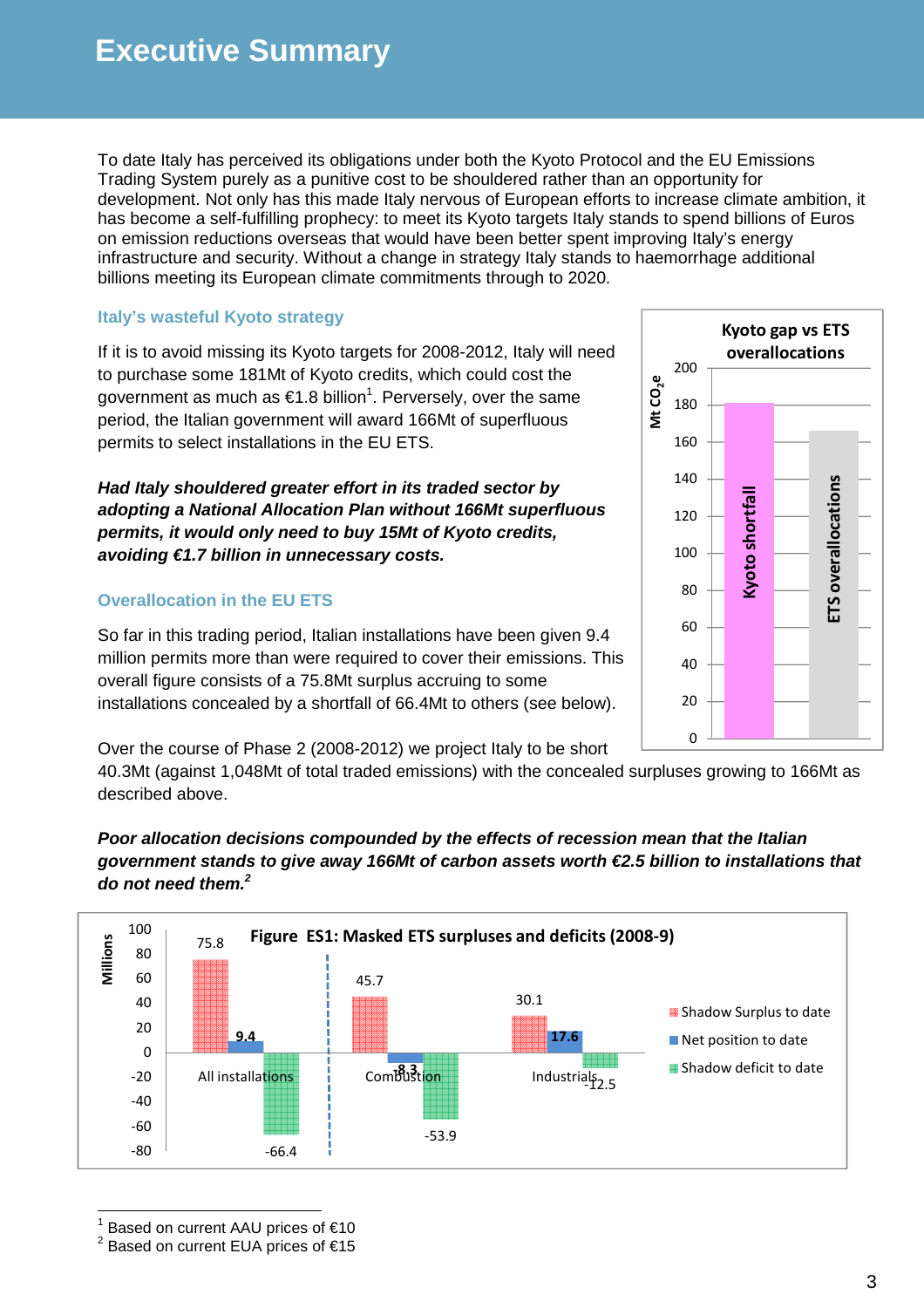#### **Offsetting in the EU ETS**

Within the traded sector, an anticipated rise in Italy's use of offsets towards the end of Phase 2 makes it likely that all of the 40.3 Mt reductions required in Italy's traded sector will be met overseas while domestic emissions carry on as usual.

### **Based on current usage patterns alone, we project 38.8Mt of offsets to be purchased by 2012, representing €485 million which could potentially have been spent on domestic infrastructure.<sup>3</sup>**

#### **Italy's 2020 commitments**

Under the EU Effort sharing agreement Italy is committed to reducing its emissions by 13% in those sectors of the economy which are not within the EU ETS. Based on policies implemented as of 2009, the European Commission estimates that Italy is likely to exceed its 2020 carbon budget by 8%. Meanwhile, those sectors of the economy within the EU ETS will face stricter allocations in Phase 3 (2013-2020) potentially increasing their reliance on offsets.

**Without increased efforts to reduce domestic emissions, Italy stands to find itself in the same expensive predicament again in ten years time, spending billions of Euros in both public and private money on foreign offsets instead of investing this money at home.** 

#### **Seizing the opportunities ahead**

#### **Extend the scope of the EU ETS**

While harmonised allocation rules prevent Italy from requiring deeper reductions of its existing ETS installations in Phase 3 (as it could have in Phase 2), one way Italy might consider meeting its anticipated 2020 shortfall in the non-traded sector is to unilaterally extend the scope of the ETS to encompass additional installations or additional sectors of the national economy.

Italy is not alone, however, in being off track to meet its 2020 targets for the non-traded sector. 16 other Member States are currently in a similar position. Italy should have little trouble, then, in finding allies to expand the scope of the entire EU ETS so that these reductions can be achieved more flexibly and affordably and diminish or prevent the need for offsetting at state level.

#### **Bring ETS investment money into Italy through complementary policies**

If Italy enacts strong policies to encourage domestic abatement, it can discourage Italian installations from meeting their ETS compliance by buying carbon permits elsewhere in Europe, or by purchasing offset credits from further abroad.

Sufficient ambition could even bring money into Italy, by generating spare EUAs that Italian installations can sell to companies elsewhere in Europe. This is particularly true after 2013 when harmonised allocation rules create a level playing field across the states participating in the scheme.

While this would potentially make it more expensive for the affected installations to achieve their caps, it would better ensure that Italy benefits from its compliance obligations. To avoid adversely affecting competitively exposed industries, these complementary polices should focus on the power sector or other competitively insulated industries in the scheme.

<sup>&</sup>lt;sup>3</sup> Based on current CER prices of €12.50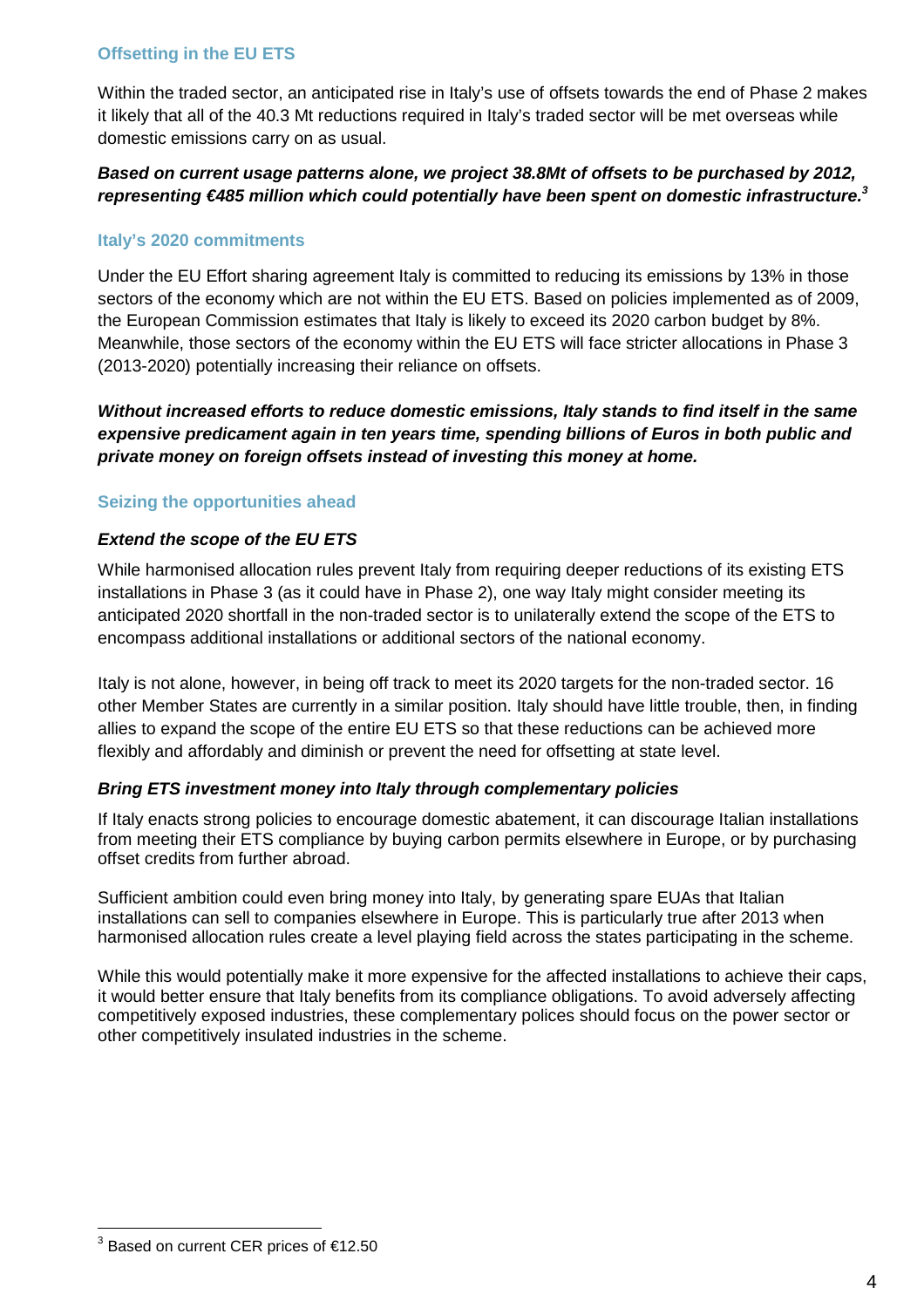**Introduction**

**"To take a decision now on the climate at a European level…looks absurd, it is like when someone is down with pneumonia and thinks about having a perm.<sup>4</sup> " – Prime Minister Silvio Berlusconi (December 2008)** 

### **"There are no conditions for a move to 30% given that we are still in a financial crisis<sup>5</sup> ... Italy is not available to endorse a unilateral commitment from 20% to 30%<sup>6</sup> " – Environment Minister Stefania Prestigiacomo (11 June 2010)**

Italy has made itself conspicuous amongst EU Member States for its consistently negative positioning on a range of climate change issues in recent years. This year, Environment Ministers from UK, Germany, France and Sweden, as well as the Danish Prime Minister, Rasmussen, have vocally endorsed a unilateral European move to 30% emissions cuts (against 1990 levels) by 2020.

Emissions reductions caused by the recession have brought Europe much closer to a 30% target. Year-on-year emissions dropped 2% in 2008<sup>7</sup> and a staggering 7% in 2009<sup>8</sup>, bringing emissions down to 17.3% against 1990 levels, just a hairs breadth away from the 20% commitment<sup>9</sup>. This in turn has made a 30% target more affordable –analysis by the European Commission estimated this to cost €81 billion, up from the €70 billion the original arget had been priced at.<sup>10</sup>

When the European Environment Agency reported on Europe's progress towards its Kyoto obligations, only Italy and Austria were in danger of failing to meet their targets. Most recently, Italy has resisted the Commission's proposal to prevent industrial gas credits from entering the scheme.<sup>11</sup>

In the following report we review Italy's recent environmental performance – with a particular emphasis on the traded sector – to explore to what extent it's resistance to proposed climate legislation is justified or prudent. We find that Italy's lack of climate ambition in the sectors of its economy covered by the EU ETS has placed it at risk of missing its Kyoto targets. We also find that its heavy reliance on offsets to meet its climate obligations both in the traded and non-traded sectors of the economy is unnecessarily diverting money out of the country that could be better spent renovating Italy's energy infrastructure and protecting its long term energy security.

<sup>4</sup> «Prendere una decisione sul clima adesso a livello europeo mi sembra che sia abbastanza inopportuno», anzi «assurdo», «È come uno che ha la polmonite e pensa di farsi la messa in piega...» 11.12.2009, Il Sole 24 Ore http://www.ilsole24ore.com/art/SoleOnLine4/Economia%20e%20Lavoro/2008/12/vertice-ue-

compromesso.shtml?uuid=35e1b8fe-c76c-11dd-9b35-0552e13c14c8&DocRulesView=Libero 5 http://www.minambiente.it/opencms/opencms/home\_it/showitem.html?item=/documenti/comunicati/comunicato\_0019.html&l ang=it<br><sup>6</sup>b#p://

http://www.minambiente.it/home\_it/showitem.html?lang=&item=/documenti/comunicati/comunicato\_0134\_a.html <sup>7</sup> EEA Annual GHG inventory http://www.eea.europa.eu/publications/european-union-greenhouse-gasinventory-2010

<sup>8</sup> EEA press release http://www.eea.europa.eu/highlights/recession-accelerates-the-decline-in

<sup>&</sup>lt;sup>9</sup> EEA press release http://www.eea.europa.eu/highlights/recession-accelerates-the-decline-in

<sup>&</sup>lt;sup>10</sup> EC Staff Working Document SEC (2010) 650

<sup>11</sup> http://www.pointcarbon.com/news/1.1486545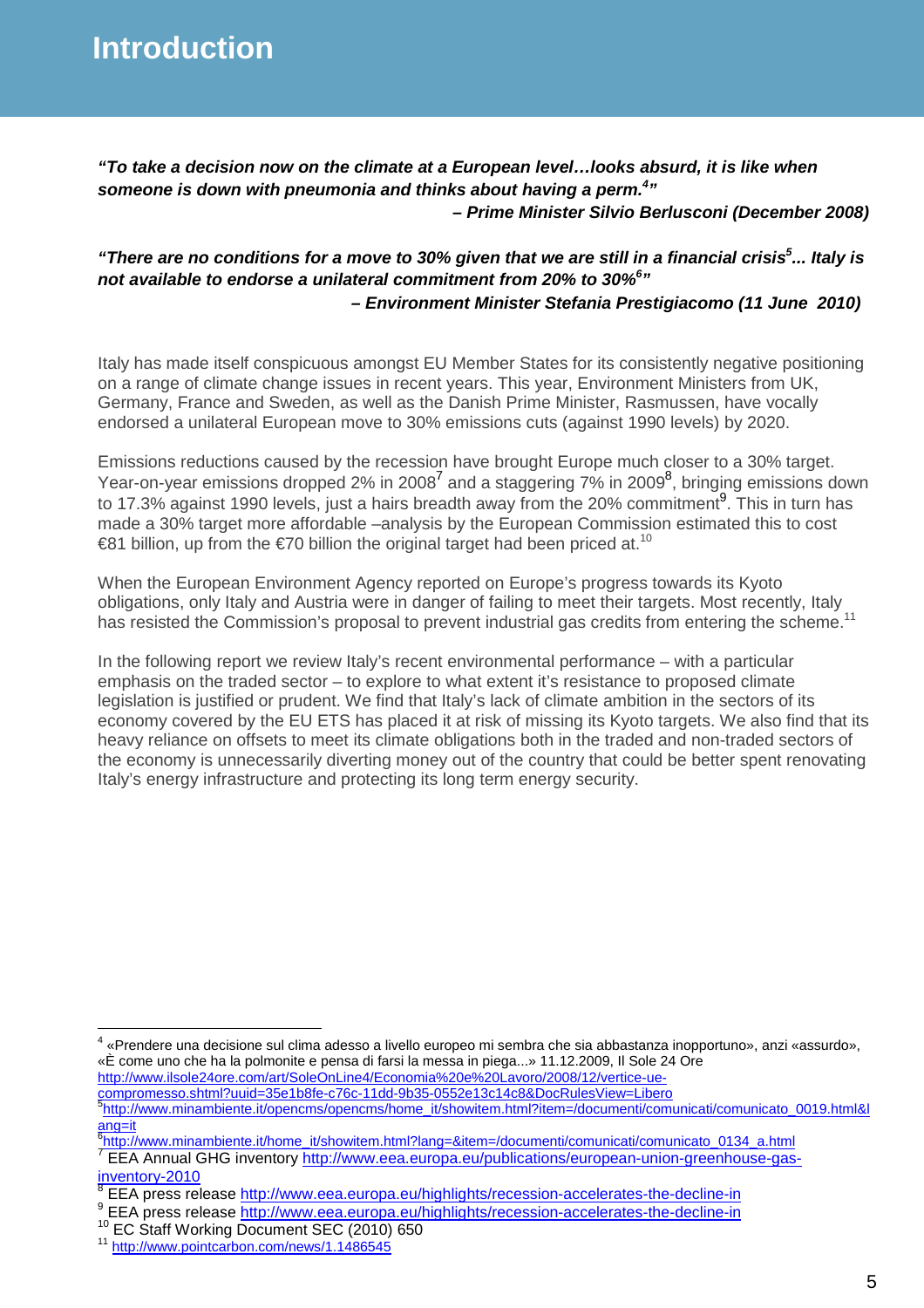As part of the EU15's commitment to an 8% cut on 1990 emissions, Italy agreed to shoulder a 6.5% cut under the Kyoto Protocol. This equates to an annual budget of 423Mt tonnes over the 2008-2012 commitment period.

Recent analysis by the European Commission finds that, while the EU15 is on track to stay comfortably within its collective Kyoto budget, Italy is failing to pull its weight and is set to miss its national budget by 6.7%.<sup>12</sup> This puts Italy in a tight corner – it will either need to wring large carbon reductions out of its non-traded sector or spend precious public funds on Kyoto credits if it is to meet its compliance obligations.

Our own simplified projections for Italy's performance against its 2008-2012 caps in both the traded and non-traded sectors are given in Figure 1 below. Even after carbon sinks are taken into account we anticipate that Italy will fail to meet its Kyoto targets for any year of the period, including recession struck 2009. Over the whole period we find Italy likely to miss its target by 181.2Mt insofar as it relies on domestic measures. Point Carbon arrives at slightly more conservative figure of 138Mt<sup>13</sup> while the Commission expects Italy to be 123Mt over budget.<sup>14</sup>



## **Figure 1: Italy under the Kyoto Protocol<sup>15</sup>**

<sup>14</sup> EC Staff Working Document for Progress Towards Achieving Kyoto Targets **SEC(2010) 1204** p.10

 $\overline{a}$ <sup>12</sup> European Commission, Progress Towards Achieving the Kyoto Objectives COM(2010) 569. The European Commission finds only one other country, Austria, at risk of missing Kyoto targets across 25 EU27 Member States with Kyoto commitments. **Point Carbon** finds Spain also at risk.

<sup>&</sup>lt;sup>13</sup> See http://www.pointcarbon.com/aboutus/pressroom/pressreleases/1.1478058

<sup>&</sup>lt;sup>15</sup> We project emissions will rebound halfway to 2008 levels in 2010 and return to 2008 levels for the 2011-12 2010 economy wide emissions estimates are from p.72 of EEA Report 7/2010

Sinks are assumed to stay constant at 2008 levels (10.2Mt) throughout the Phase

<sup>2008-9</sup> economy wide emissions (and 2008 sinks) are from **EEA GHG data viewer** 

<sup>2008-9</sup> emissions data from CITL as of May 17<sup>th</sup> 2010. Incomplete installation data ("-1s) has been ingnored 2008-12 ETS cap is taken from Italy's National Allocation Plan which annually reduces power allocations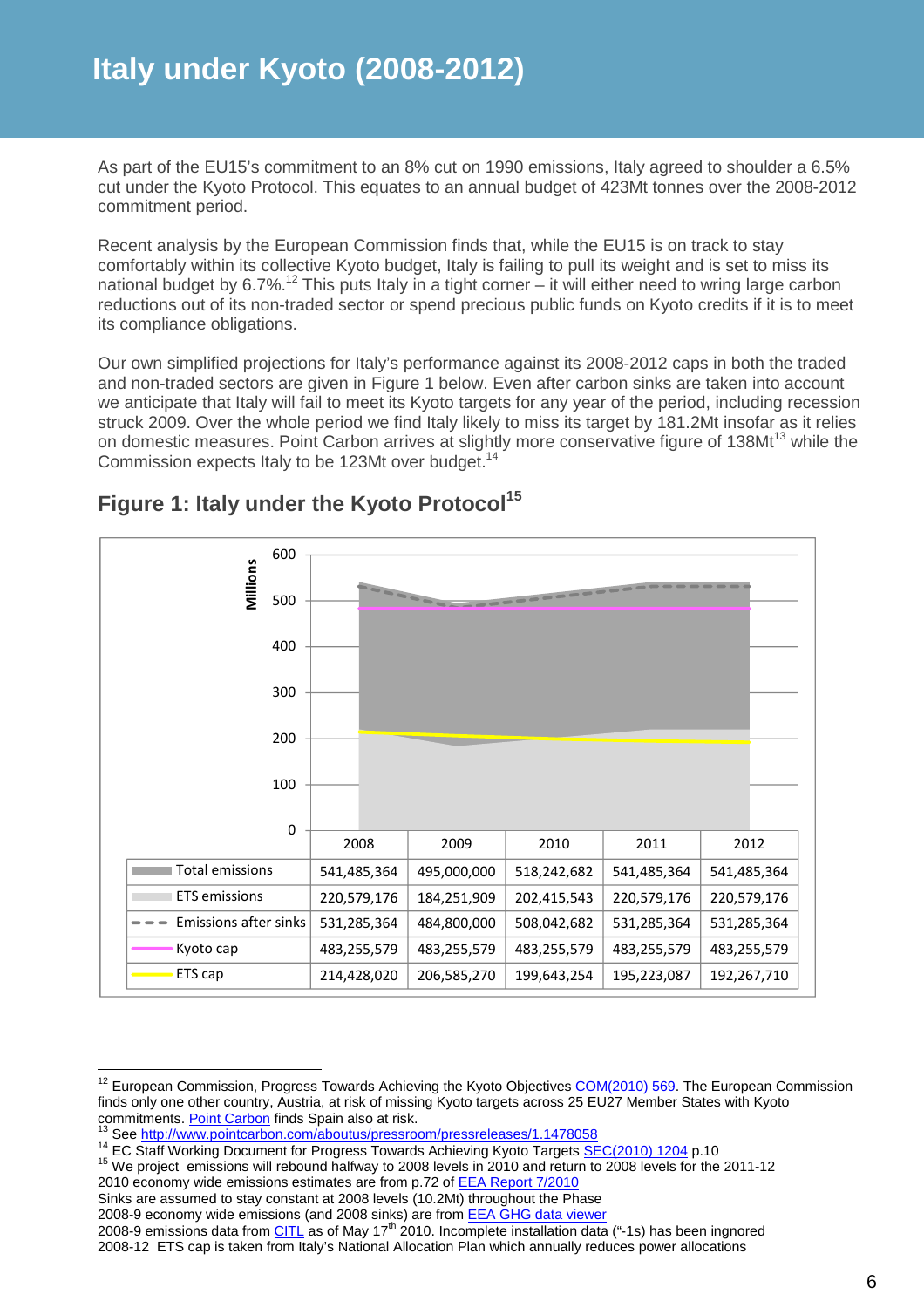Italy is not only conspicuous in its distance from its Kyoto targets, but also in the way it has tried to meet them: Italy is more reliant on domestic forestry credits than any other EU Member State and currently plans to generate 10.2Mt carbon removal units (RMUs) a year. This represents a quarter of the RMUs created in the whole of the EU15 and is nearly twice as many as produced by the next largest user, Spain.<sup>16</sup> Were it not for these removal units, representing 51Mt of domestic carbon reductions between 2008 and 2012, Italy would be 232.2Mt away from its Kyoto targets.

Italy had not anticipated relying on domestic measures alone to meet its targets, but had planned to purchase some 85.5Mt carbon using Kyoto flexible mechanisms – the second largest purchasing plan in the EU27<sup>17</sup>. Remarkably, while this would still fail to bring it under budget, Italy has recently downsized its government purchasing plan to just 30.8Mt of credits<sup>18</sup>, leaving it missing its Kyoto budget by some 150.4Mt according to our estimates.

|                         | A: Whole economy<br>(Kyoto)    | <b>B: Traded sector</b><br>(EU ETS) | Non-traded sector        |  |
|-------------------------|--------------------------------|-------------------------------------|--------------------------|--|
| Emissions (after sinks) | 2,586,698,775<br>1,048,404,980 |                                     | 1,589,293,795            |  |
| % of emissions          | 100%                           | 40.5%                               | 60.5%                    |  |
| Cap                     | 2,416,277,897                  | 1,008,147,341                       | 1,408,130,556            |  |
| % of cap                | 100%                           | 41.7%                               | 58.3%                    |  |
|                         |                                | Non-traded shortfall                | 181, 163, 239            |  |
|                         |                                | Kyoto purchasing plan               | 30,800,000 <sup>20</sup> |  |
|                         |                                | Remaining gap                       | 150,363,239              |  |

## **Table 1: Kyoto budget shortfalls in the Italy's non-traded sector<sup>19</sup>**

Most analysts expect that Italy will ultimately expand its purchasing plans to cover this Kyoto shortfall. If it does so, in order to keep costs down Italy is likely to prioritise buying "hot air" credits, i.e. the surplus AAUs that Eastern-bloc countries inadvertently gained when their economies collapsed before the start of the Kyoto compliance period.

**This could represent €1.8 billion in taxpayers' money leaving Italy<sup>21</sup>, money that could have otherwise been spent overhauling Italian energy infrastructure to increase the country's energy independence and energy security.** 

**This situation could have been avoided through greater reliance on the traded sector and complimentary climate policies to achieve emission reductions.** 

 $\overline{a}$ <sup>16</sup> See EC Staff Working Document for "Tracking Progress towards Achieving Kyoto Targets p.10

<sup>&</sup>lt;sup>17</sup> Behind Spain's 289Mt, see EC Staff Working Document for "Tracking Progress towards Achieving Kyoto Targets p.10

<sup>18</sup> http://www.pointcarbon.com/aboutus/pressroom/pressreleases/1.1478058

<sup>19</sup> Data sources as from footnote 15.

<sup>20</sup> http://www.pointcarbon.com/aboutus/pressroom/pressreleases/1.1478058<br>21 i.e. AAUs at <del>E</del>10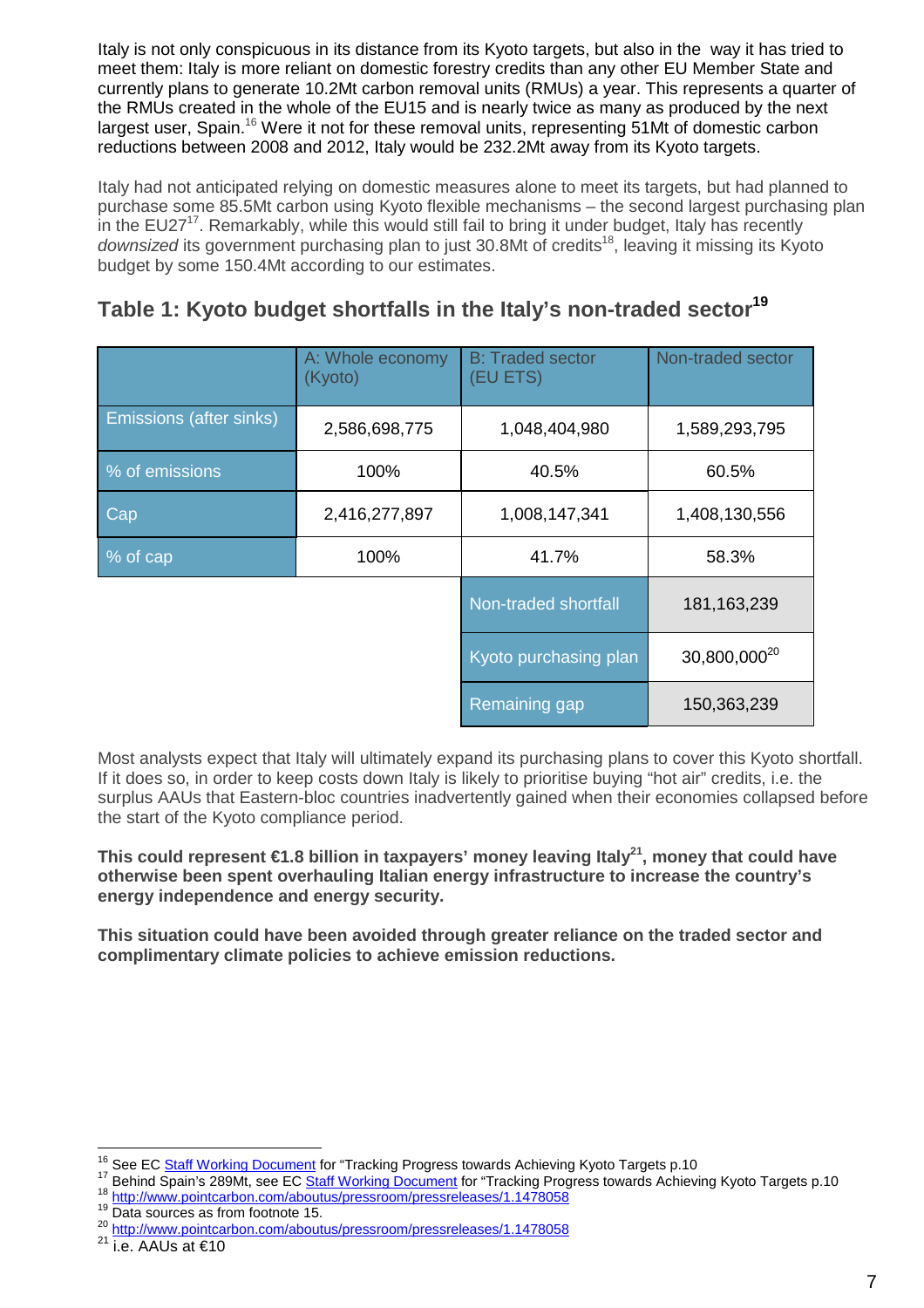Italy's National Allocation Plan (NAP) outlining its carbon budgets over Phase 2 (2008-2012) of the EU ETS has become something of a political football. The Berlusconi administration has alternated between accusing the Prodi government of weak negotiation on Italy's behalf and arguing that the European Commission dealt with Italy unjustly in rejecting its first NAP.

The reasons for the Commission's rejection of the proposed NAP are publically available<sup>22</sup>. Chief amongst the Commission's concerns was that an insufficient proportion of Italy's efforts towards its Kyoto targets were being met by the ETS. The Commission feared that, without more help from the traded sector, Italy was unlikely to meet its Kyoto targets:

"…the Commission lacks sufficient reassurance that Italy will achieve its Kyoto commitment unless increased efforts are made… As Italy has not sufficiently demonstrated to the Commission that it can make these increased efforts solely in the sectors not covered by the [Emissions Trading] Directive, the [traded sector needs] to carry at least a proportionate burden.<sup>"23</sup>

As our previous section confirms, the Commission's concerns in 2007 have since been vindicated. Had Italy made more ambitious reductions in its traded sector in Phase 2, it would not find itself in the difficult position of struggling to find public money with which to buy Kyoto credits.

Greater reliance on reductions in the traded sector is not, however, a silver bullet to preventing Italian money from fleeing overseas: without complementary policies, this problem is simply displaced from the Italian taxpayer to the Italian private sector and the Italian energy consumer. Tougher ETS obligations could simply encourage Italian companies to increase their purchase of European Union Allowances from installations elsewhere in Europe, or offset credits from further abroad. We revisit this problem further below. Firstly, it is important to establish that the rumours of the difficulties Italy faces under the ETS have been greatly exaggerated.

 $22$  Commission Decision on Italian NAP, 15 May 2007

<sup>&</sup>lt;sup>23</sup> Paragraph 7, Commission Decision on Italian NAP, 15 May 2007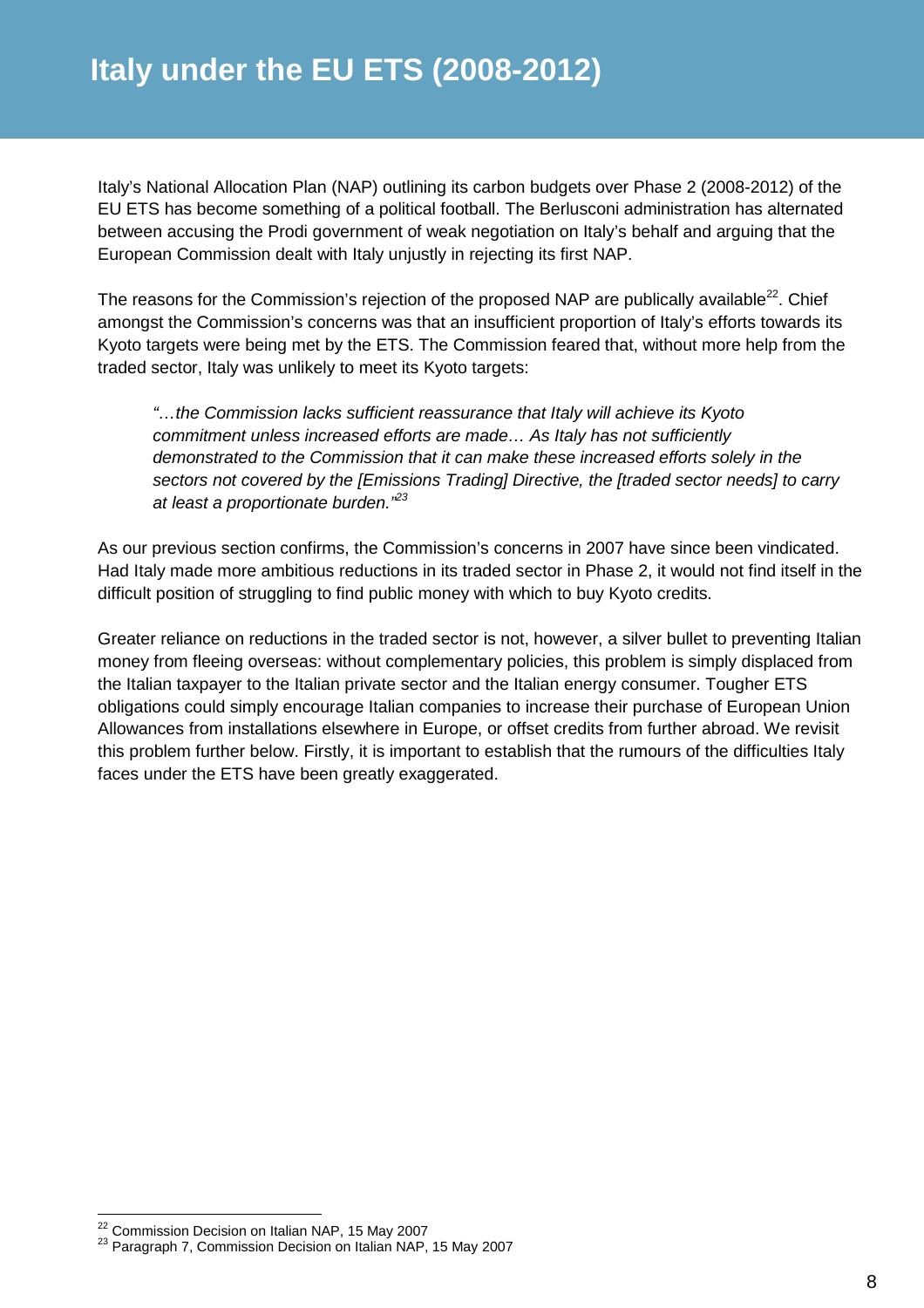## **The stringency of the Phase 2 cap**

Several prominent Italian politicians and civil servants have bemoaned the burdens the ETS places on Italy, but so far Italy is actually benefitting from the scheme, accruing a net surplus of 9.4Mt to date. Our projected outlook for the whole phase finds Italy facing a net shortfall of 40.3 Mt (against total emissions of 1,048Mt). This represents an emissions cut of 4% over the full 5 years.



**Figure 2: Italy under Phase 2 of the EU ETS (2008-2012)<sup>24</sup>**

It is important to put this shortfall at the over the course of the phase into perspective. Firstly, this is not an unusual shortfall amongst the largest emitting Member States: for example Germany already faces a shortfall of this size against just its 2008-2009 allocations despite the recession lowering its expected emissions for these two years.

Secondly, and more importantly, Italy's net shortfall across Phase 2 disguises large over-allocations to some Italian sectors and subsectors. Overleaf, Figure 3 reveals these "shadow" surpluses and deficits masked by the net position to date:

 $\overline{a}$  $24$  See footnote 15 for information on data sources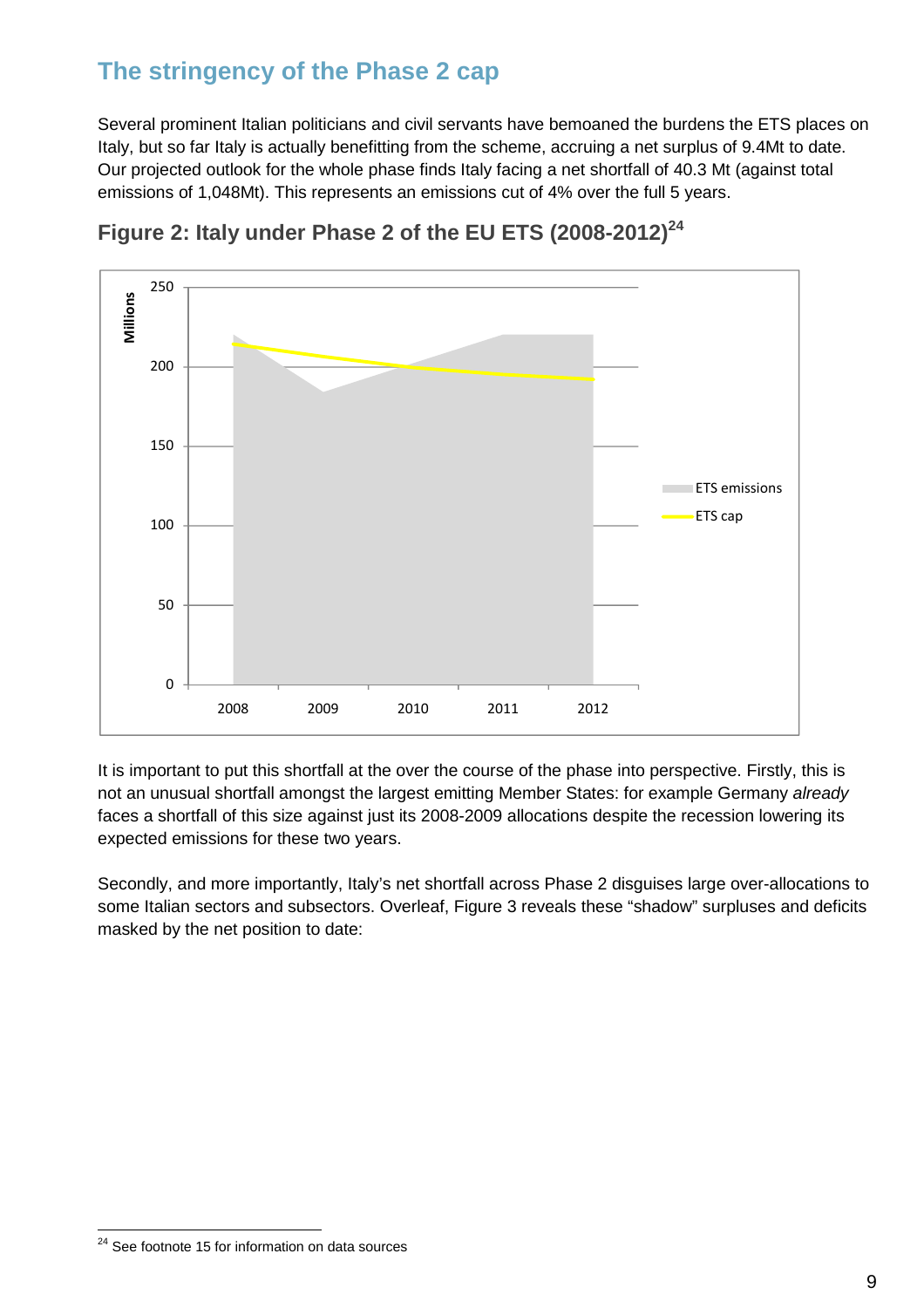

## **Figure 3: Masked surpluses and deficits (2008-2009)<sup>25</sup>**

Thus Italy's surplus position of 9.4Mt actually consists of some 75.8Mt in overallocations that are masked by shortfalls mainly in the power sector and the refineries industry.

The lion's share of this overallocation falls to combustion installations which feed into industrial processes. The remainder is concentrated in the steel and cement industries as we see partly broken down in Figure 4:



## **Figure 4: Net position of Italian industrial sectors (2008-2009)**

 $^{25}$  Emissions and allocations data taken from CITL. Cap figures higher than NAP in Figure 1 and 2 as CITL accounts for allocations to new entrants.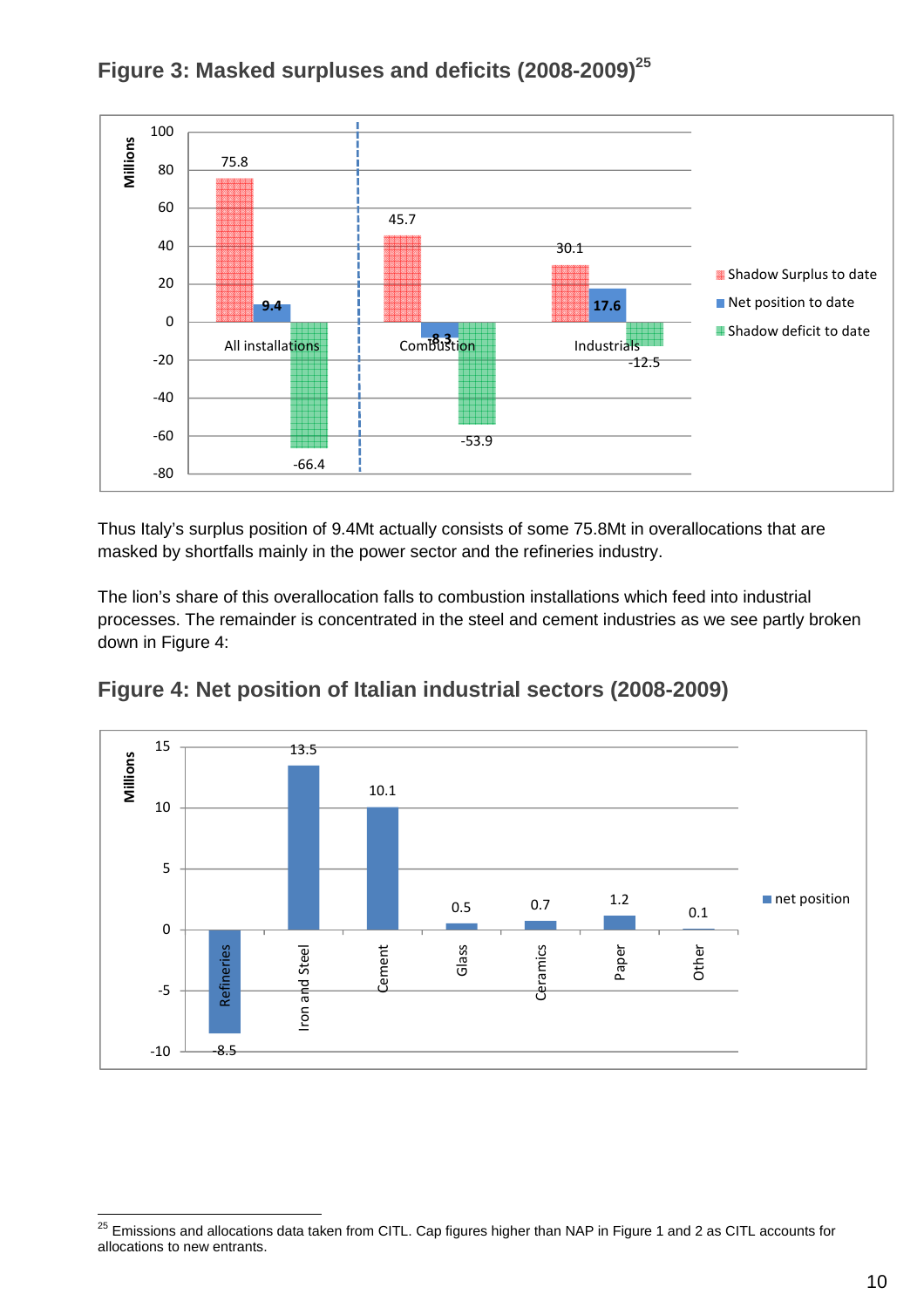

Thus we find that Italy has much larger problems in terms of wasting EUAs from its NAP on excess free allocations to steel, cement and combustion installations than it has from any net shortage.

We project that these over-allocations across the Italian traded sector are likely to grow to roughly 166Mt by the end of the phase, representing assets worth nearly  $\epsilon$ 2 1/<sub>2</sub> billion at current EUA prices<sup>26</sup>.

**Had Italy adopted a Phase 2 NAP 166Mt smaller, this additional effort in its traded sector would have reduced its 181Mt Kyoto shortfall to only 15Mt. This 92% reduction in the shortfall could**  save Italy as much as €1.7 billion in foreign carbon **credits.<sup>27</sup>**

Alternatively, Italy could have reserved as much as 100Mt of ETS permits to sell at auction, generating revenues of €1.5 billion<sup>28</sup>. Had the NAP been reduced by 66Mt and the maximum 100Mt auctioned. Italy's Kyoto shortfall of 115Mt would have cost it substantially less, generating a net profit of €350million.<sup>29</sup>

 $^{26}$  We apply our standard emission projection forward – emissions achieving the average 08-09 levels in 2010 and recovering to 2008 levels for the rest of the phase. Allocations outside of the power sector remain constant. We use an EUA value of €15.

Based on current AAU prices of €10

<sup>28</sup> Based on current EUA price of  $\in$ 15<br>
<sup>28</sup> i.e.  $\in$ 1.500 million -  $\in$ 1.150 million (based on a  $\in$ 0 AAU price)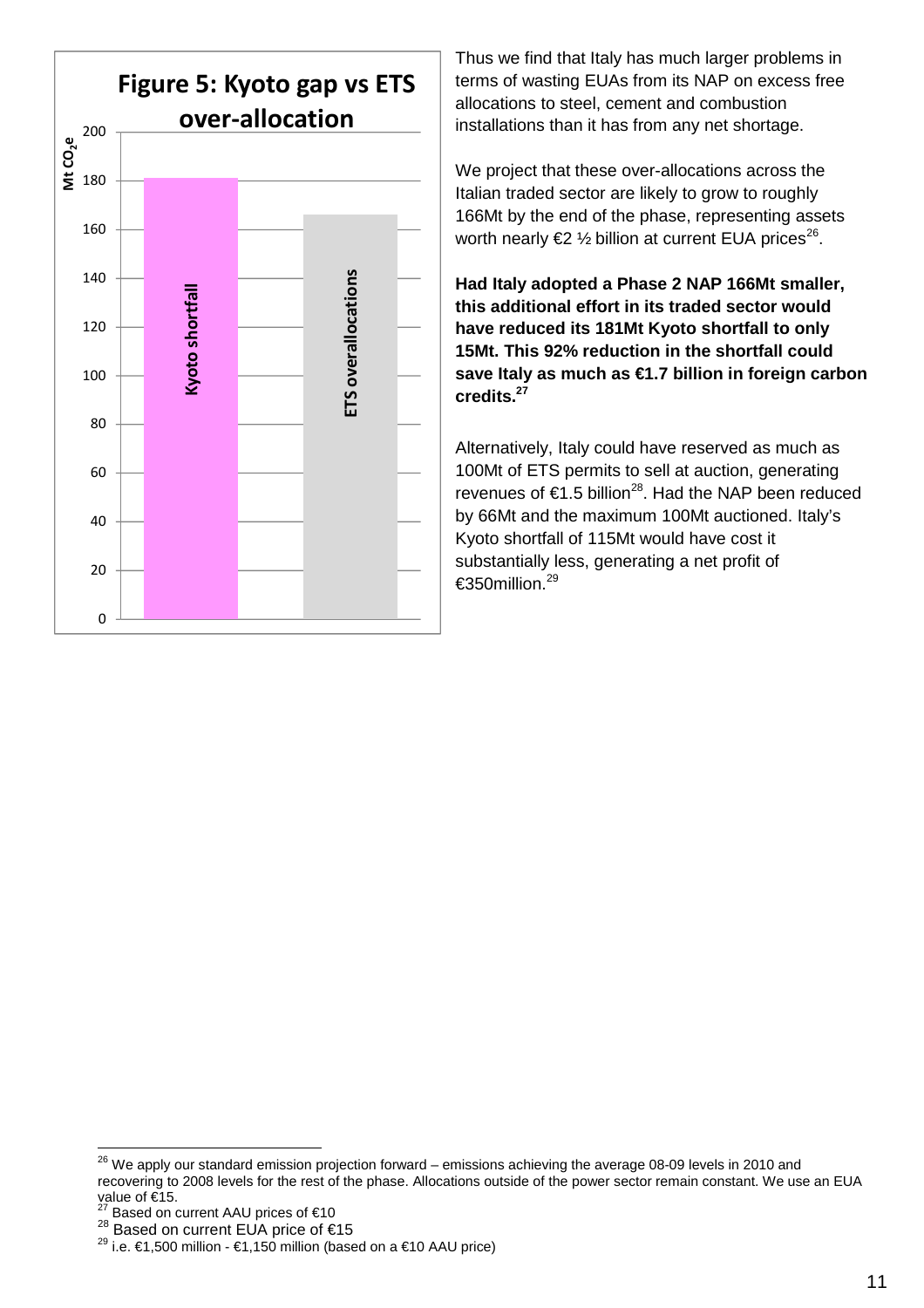## **Overallocation in Focus – Italian Fatcat Companies**

Looking closer at some of the specific Italian companies which have been most overallocated to date, we find that just 10 companies account for a third (25.2Mt) of the masked surpluses in the scheme to date.

Unusually, Italy has gone to extraordinary efforts to buffer its electricity companies with generous allocations. Four of our top ten "carbon fatcats" are power companies: Edipower, ENI, E.ON and A2A. This is an unusual strategy considering Italian power companies are not competitively exposed.



## **Figure 6: Italy's top surplus holding companies (2008-9)**

There is also evidence to suggest that some overallocated companies and installations are profiteering from the scheme by surrendering offset credits for compliance instead of the EUA permits they were given for free. As EUA permits have a slightly higher market value than offset credits purchased (CERs, ERUs), the extra EUAs freed up can then be sold on at a profit.

|                      | 08-09 EUA<br>surplus | Current<br>value <sup>30</sup> | <b>Offsets</b><br>substituted | Value gained <sup>31</sup> | <b>Total windfall</b> |
|----------------------|----------------------|--------------------------------|-------------------------------|----------------------------|-----------------------|
| <b>Riva</b>          | 11,049,918           | € 165,748,770                  | $\mathbf 0$                   | $\epsilon$ 0               | € 165,748,770         |
| <b>Edipower</b>      | 2,689,193            | € 40,337,895                   | 0                             | € 0                        | €40,337,895           |
| <b>Buzzin UniCem</b> | 2,402,151            | € 36,032,265                   | 70,000                        | € 175,000                  | € 36,207,265          |
| <b>Italcementi</b>   | 2,253,893            | € 33,808,395                   | 322,822                       | € 807,055                  | € 34,615,450          |
| Lucchini             | 2,170,332            | € 32,554,980                   | $\Omega$                      | $\epsilon$ 0               | € 32,554,980          |
| <b>ENI</b>           | 1,630,904            | € 24,463,560                   | 0                             | € 0                        | € 24,463,560          |
| <b>Financo</b>       | 1,511,627            | € 22,674,405                   | 690,741                       | € 1,726,853                | € 24,401,258          |
| E.ON                 | 1,015,850            | € 15,237,750                   | 36,938                        | €92,345                    | € 15,330,095          |
| A2A                  | 754,920              | € 11,323,800                   | 223,949                       | € 559,873                  | €11,883,673           |
| <b>Holcim</b>        | 595,024              | € 8,925,360                    | 70,000                        | € 175,000                  | €9,100,360            |
| <b>TOTALS</b>        | 26,073,812           | € 391,107,180                  | 1,414,450                     | € 3,536,125                | € 394,643,305         |

### **Table 2: Offset substitution by overallocated companies (2008-9)**

 $\overline{a}$  $^{30}$  Calculated at €15

 $31$  Calculated at €2.50 (i.e. €15 EUA price - €12.50 CER price)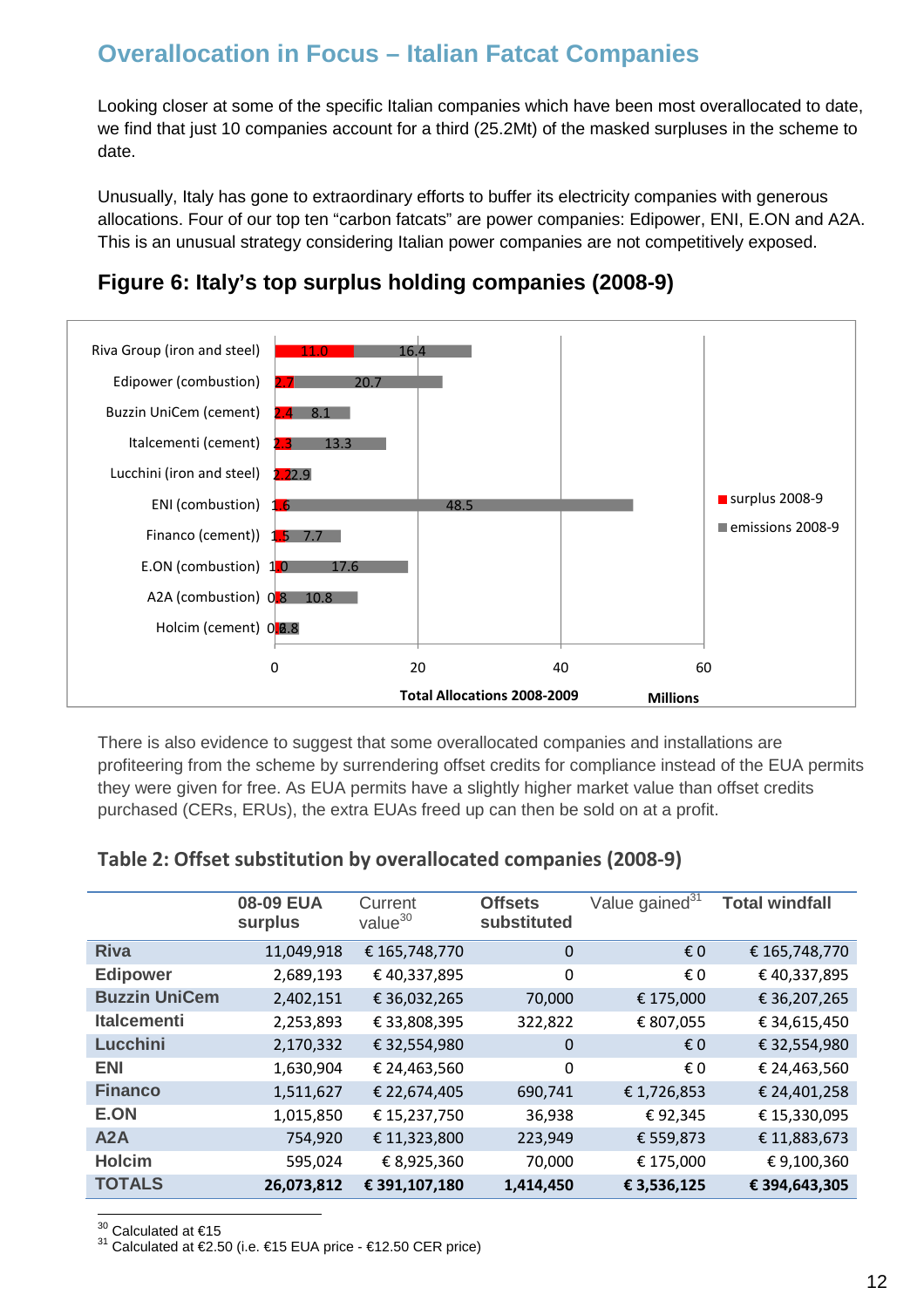## **Offsetting in the Italian traded sector**

The European Commission allowed Italian installations to make use of offsets (CERs and ERUs) equivalent to 15% of their allocated permits. This provides Italian installations a maximum legal allowance of 151Mt in offsets over and above the 1,008Mt in their NAP.

Two years into the scheme Italian installations have used 16.2Mt of offsets. We expect a steep rise in the number of offsets surrendered for compliance towards the end of the phase as industrial installations seek to anticipate a scarcity of EUAs and CERs in Phase 3 as both benchmarked allocations and potential offset restrictions come into force.

**Even on current patterns of use, we can expect 38.8Mt of offsetting to take place in Phase 2, which will absorb almost all of the net EUA shortfall in Italy and finds the EU ETS driving only 1.5Mt of domestic abatement against over a billion tonnes of emissions across the phase (i.e. a cut of only 0.15%).** 



**Figure 7: Map of Italian offsets under the EU ETS (2008-2009)<sup>32</sup>**

In Figure 8, overleaf, we show the distribution of Italian offsets across different kinds of projects. The preponderance of industrial gas destruction projects is clear, with 87% of offsets purchased going to HFC and N<sub>2</sub>O projects whose environmental value is coming increasingly under suspicion. This report is written against a backdrop of moves by the European Commission to ban industrial gas offsets.<sup>3</sup>

 $\overline{a}$ <sup>32</sup> http://www.sandbag.org.uk/maps/offsetmap/

<sup>33</sup> http://ec.europa.eu/clima/news/docs/proposal\_restrictions\_final.pdf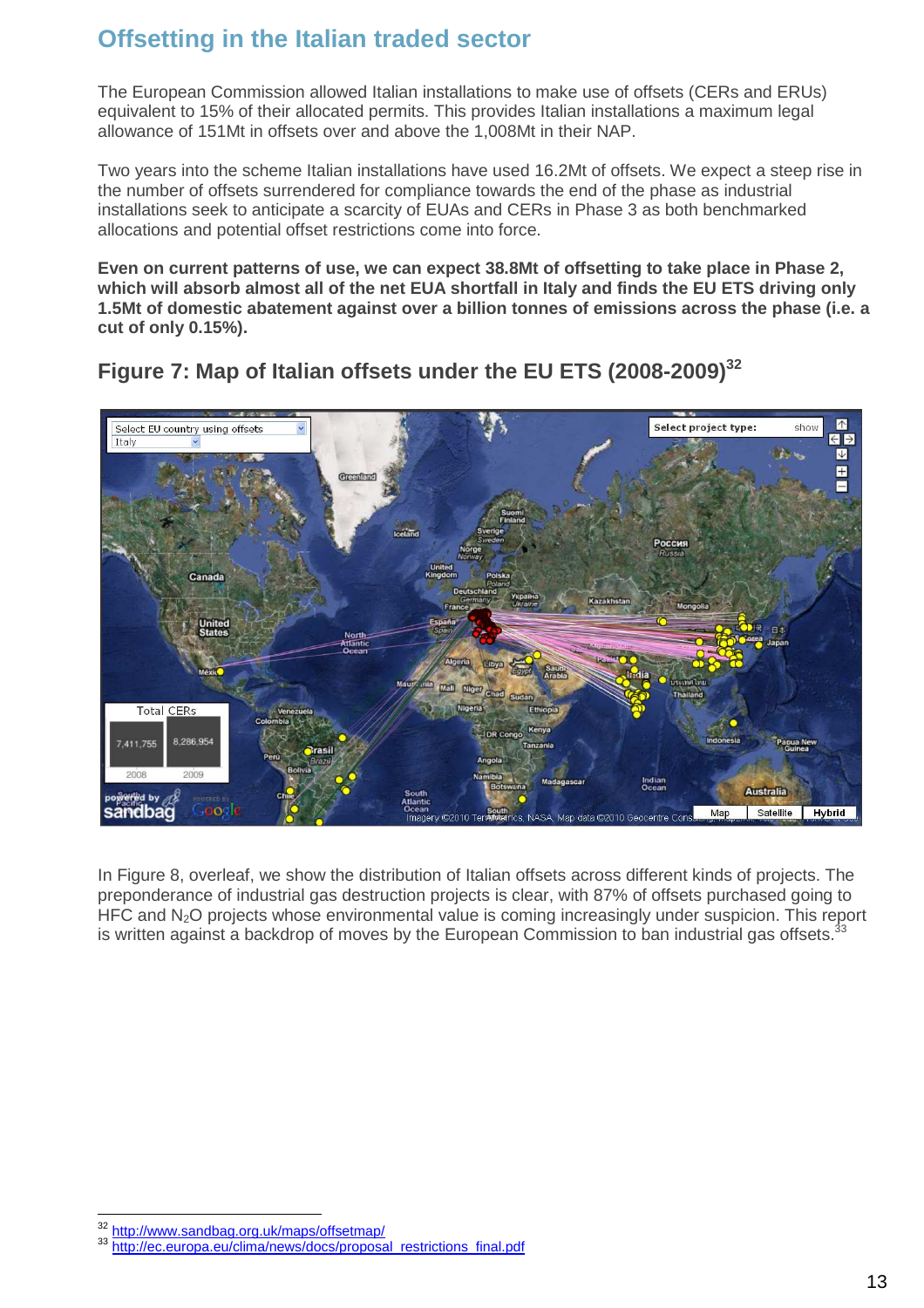

**Figure 8: Distribution of Italian offsets in the EU ETS (2008-2009)<sup>34</sup>**

#### **Both in the traded sector and the non-traded sector, then, we find Italy essentially throwing money away on environmentally questionable Kyoto credits in order to fulfil its climate obligations at minimum cost. This is – manifestly – a very wasteful compliance strategy.**

Even if it proved more expensive in the short term, it would have been far wiser for Italy to use its compliance obligations as an opportunity to invest in its own infrastructure and protect itself from the volatile fossil fuel prices and higher energy costs we can expect in the medium to long term.

 $\overline{a}$ <sup>34</sup> Sandbag reports International Offsets and the EU 2008, International Offsets and the EU 2009, ER Who?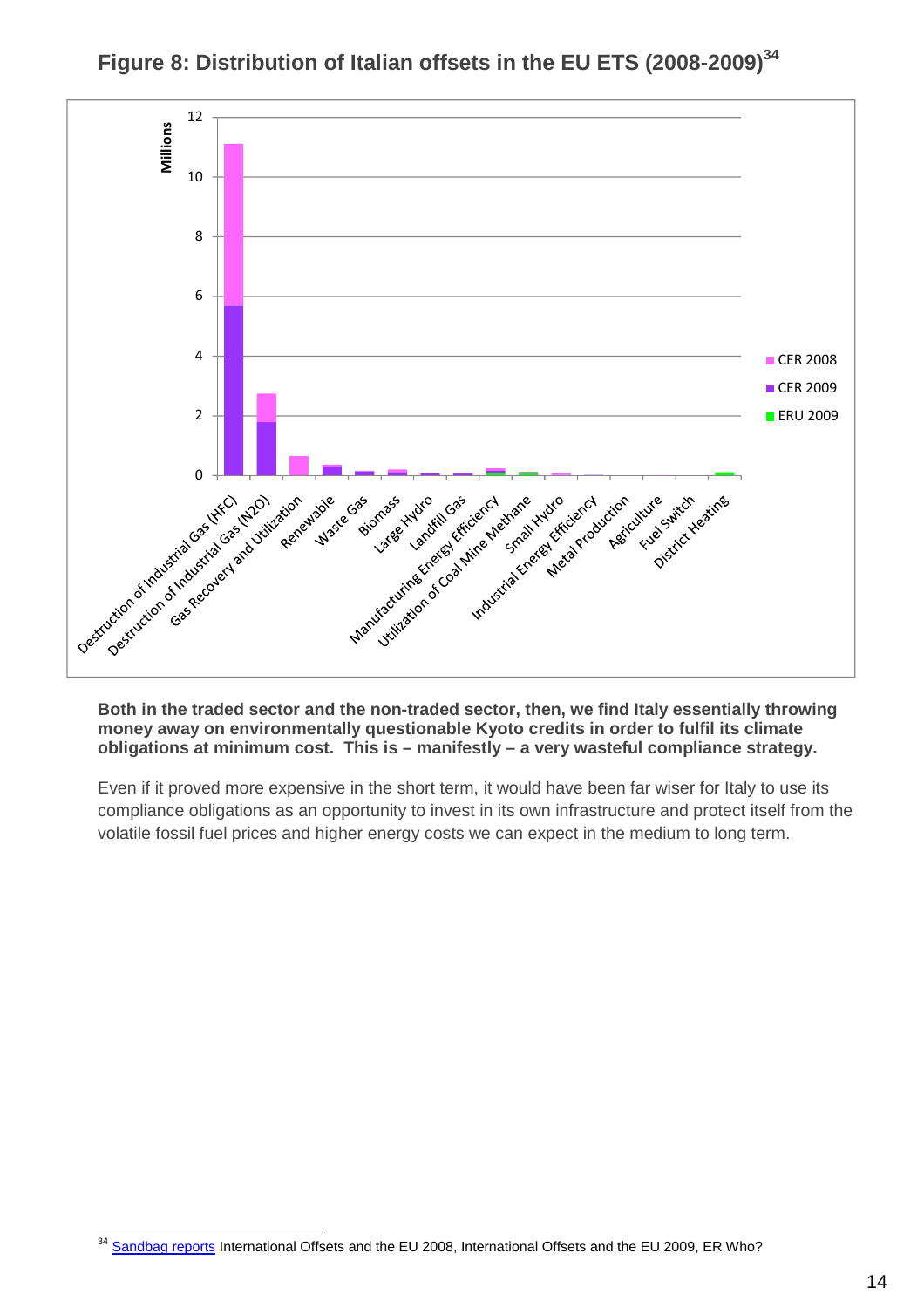Under the EU Effort Sharing Agreement, Italy committed to reduce its emissions in the non-traded sector by 15% against 2005 levels by 2020<sup>35</sup>; however, projections by the European Commission find Italy stands to miss this 2020 emissions budget by 8% based on policies implemented as of 2009.<sup>36</sup> Unless it changes its policies, Italy might therefore expect to face a repeat of its current Kyoto predicament a decade from now, where it will once again be obliged to spend billions of Euros in public money on international offsets. This repeat predicament could also be exacerbated by an exhaustion of domestic carbon sinks or a tightening of regulations on RMUs or equivalent land use credits.

Earlier in this report we have described how over the current Kyoto commitment period, Italy neglected the opportunity to undertake deeper carbon reductions in its traded sector where they could have been achieved more easily and flexibly. This avenue will no longer be open to Italy after 2013, as allocations of carbon permits in the ETS will be harmonised across the EU; however, another way to undertake more effort within the traded sector is to widen the scope of the scheme to cover additional installations or even new sectors of the economy.

While the unilateral opportunities for sectoral scope change are limited by the installation focus of the ETS Directive, Italy is not alone in facing a gap to its 2020 targets – 16 other EU27 member states face the same problem (see Figure 9 below). Italy should have little trouble, then, in finding allies who are keen to embrace scope expansion in order avoid state expenditure on offsets and/or to give their private sectors greater flexibility in achieving emissions reductions through the ETS.



## **Figure 9: Projected gap to 2020 targets from non-traded sectors<sup>37</sup>**

[30] Distance between projected 2020 emissions and 2020 Effort sharing target without JI/CDM (in percent, shortfall indicated by positive values)

<sup>&</sup>lt;sup>35</sup> Decision No 406/2009/EC of the European Parliament

 $36$  EC  $\underline{\text{COM}(2010)}$  569 Progress Towards Achieving Kyoto Objectives p.16<br> $37$  Graph taken from Eigure 6 of EC COM(2010) 569 Progress Towards Ach

Graph taken from Figure 6 of EC COM(2010) 569 Progress Towards Achieving Kyoto Objectives p.16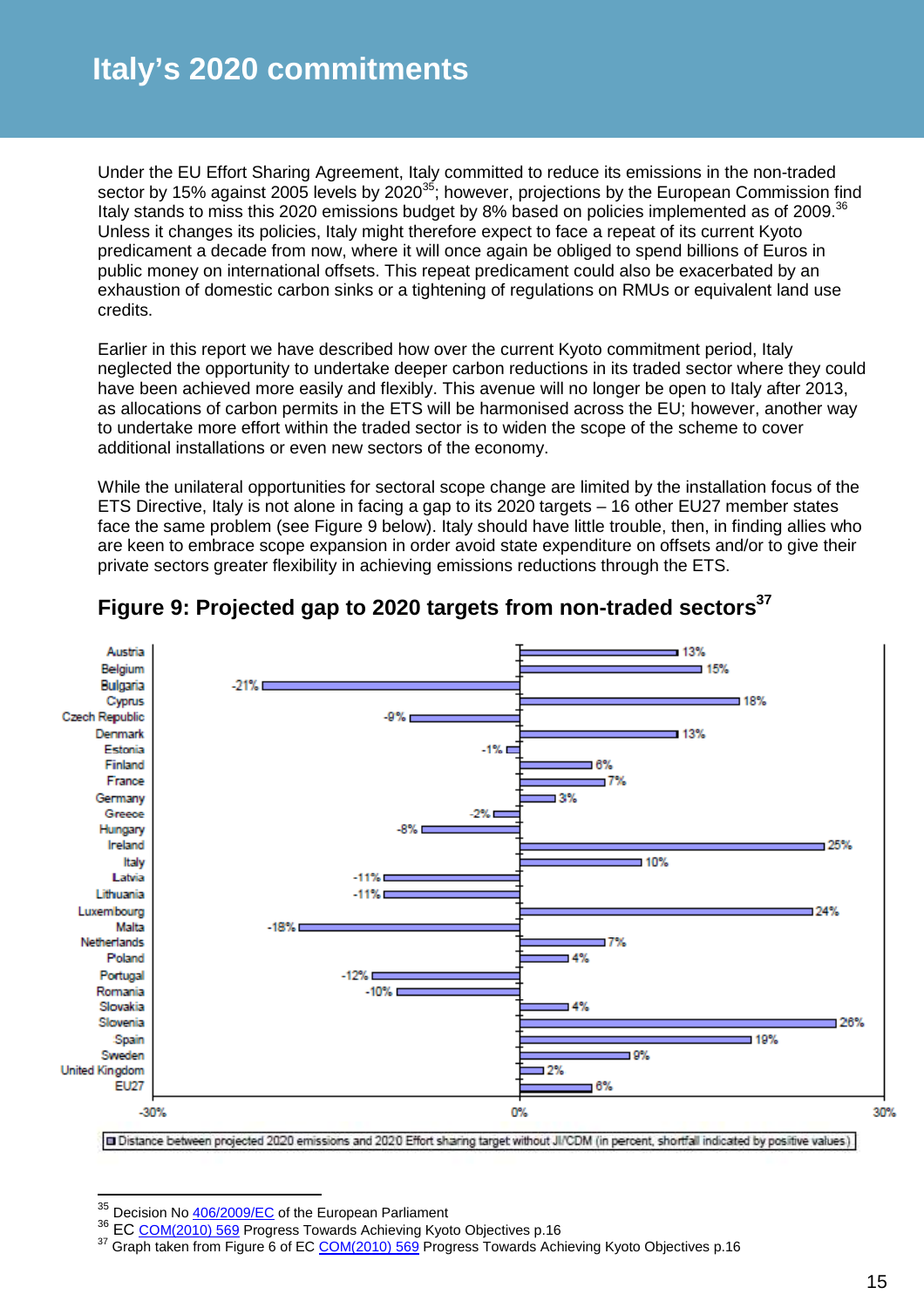Large, competitively insulated sectors like transport and heating are promising candidates for inclusion; however, the need to control these sectors upstream could potentially require a reopening of the ETS Directive. Reopening the Directive presents both environmental risks and opportunities, and the EU would need to take great care that any increase in scope was not undermined by a decrease in ambition.

Unfortunately, Italy's problems with excessive compliance money flowing overseas do end with the non-traded sector: offsetting by Italian companies in the EU ETS is likely to be aggravated in Phase 3 (2013-2020) by a more stringent supply of EUAs and a massive reduction in free allocations. Meanwhile, our projections find that, in principle, as many as 1.8 billion offset credits will be available over Phase 3. $38$ 

If Italy hopes to channel some of this private finance into renovating Italy's infrastructure, it will need to enact ambitious laws which ensure that a large share of this abatement takes place domestically, taking pains not to punish its competitively exposed sectors. It should also support current proposals to improve the quality and diminish the supply of offsets available to the traded sector in Phase 3, thereby making domestic abatement more financially attractive.

<sup>&</sup>lt;sup>38</sup> Sandbag, Cap or Trap, September 2010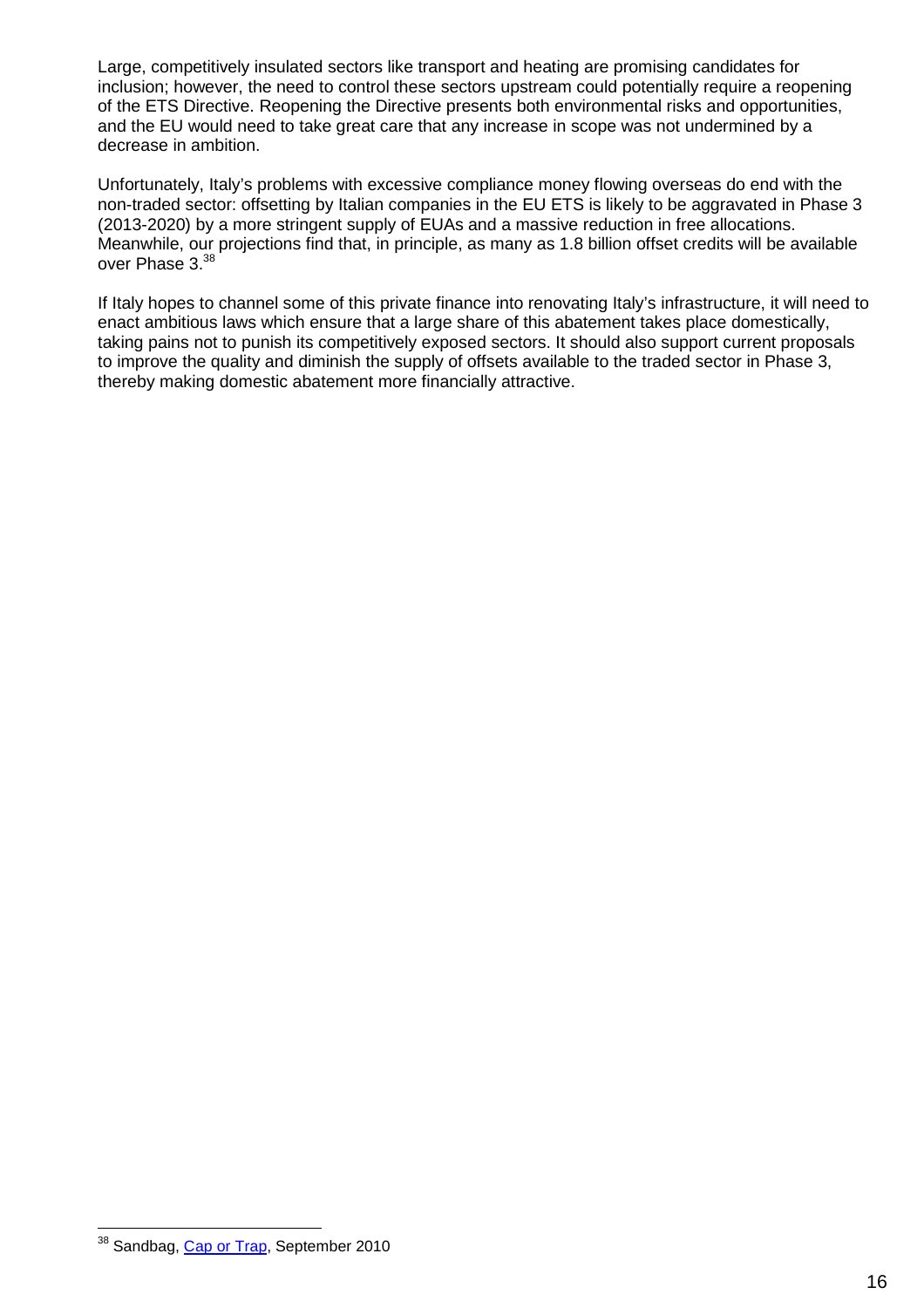This report finds that the difficulties Italy faces under existing climate legislation are mostly of its own making. Insofar as Italy presents these difficulties as grounds for resisting ambitious and effective European climate policies, policy makers should be aware of the strategic errors Italy has made in handling its climate commitments to date.

Italy's minimalist approach to meeting its climate obligations is set to drive up to €2.2 billion of state and private money out of the country – mostly to environmental projects of questionable environmental value.

The state's decision to shield industries in its traded sector from the obligation to reduce their emissions has unnecessarily jeopardized Italy's compliance with the Kyoto protocol and is set to cost the state €1.7 billion in Kyoto credits.

This protection of the traded sector seems completely unnecessary given:

- a) the modest 40.3Mt shortfall of permits we can expect over Phase 2
- b) the likelihood that this domestic shortfall will be met entirely through private offsetting
- c) the large surplus key installations are set to acquire over Phase 2, which, at 166Mt, stands to be 4 times larger than the anticipated net shortfall.

Over 2008-12, Italy's private sector will spend at least €485 million outsourcing carbon reductions to developing countries. Without a change in strategy, Italy stands to haemorrhage billions more in offsets purchased by both its traded sector and the state between 2013 and 2020.

Going forward we recommend Italy enact stronger domestic climate policies to drive carbon abatement within the competitively insulated sections of its traded sector. This will oblige Italian companies to invest in Italy's energy infrastructure rather than paying for cheap credits overseas.

We also recommend Italy join forces with other Member States to expand the scope of the traded sector to encompass a larger share of the European economy's emissions, thereby enabling Italy and other states to more easily meet their 2020 climate obligations in the non-traded sector, which they are currently expected to miss by a large margin.

A punitive view of climate obligations has driven Italy to pursue a strategy of minimizing its commitments and meeting these at minimum cost. As this report shows, this "race to the bottom" has been a very wasteful strategy. We encourage Italian policymakers, to reframe climate policy as an opportunity to enhance Italian infrastructure, improve national energy security, and better prepare the country for success in a global low-carbon economy.